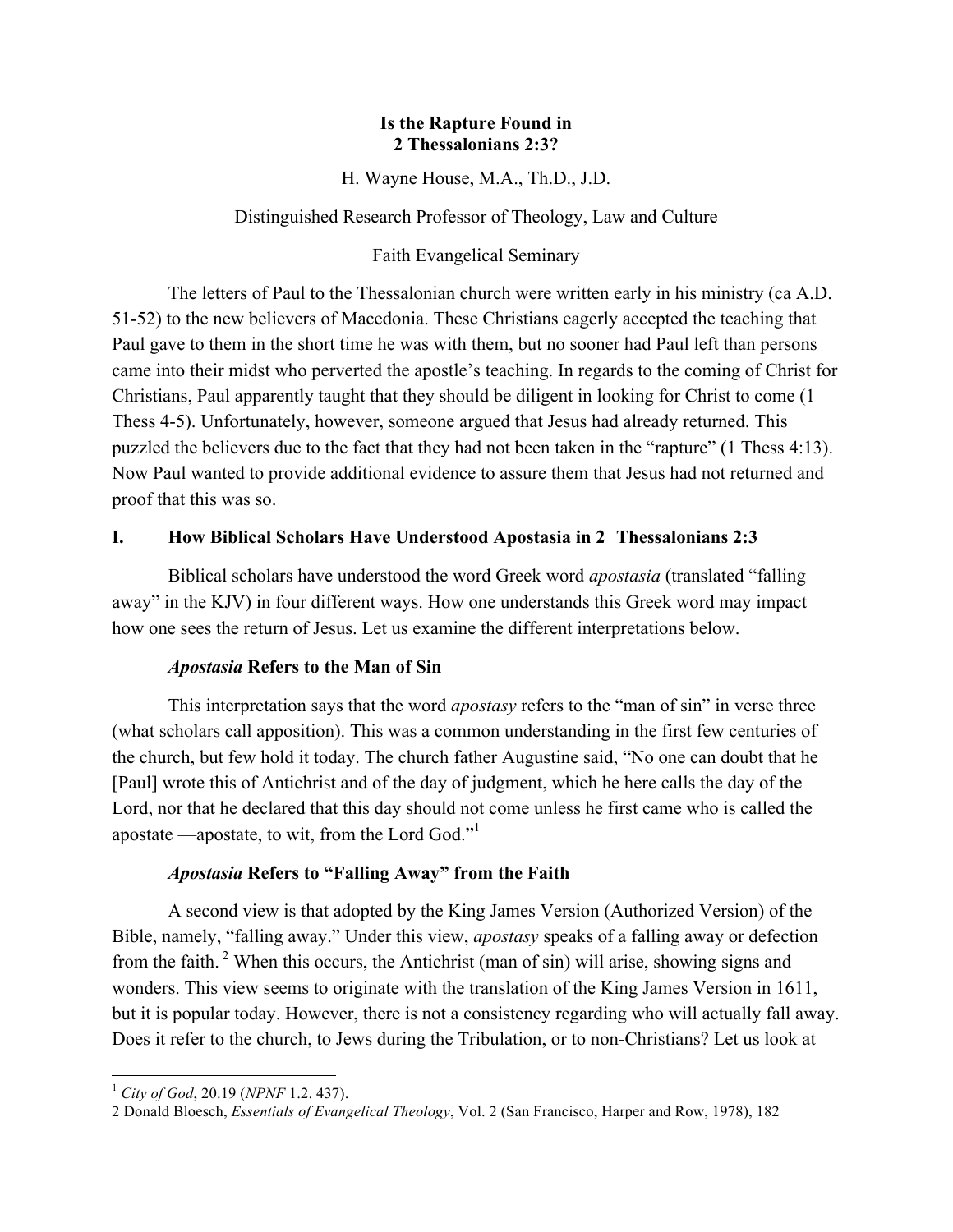examples of those who hold to each view.

### *Professing Church*

Theologian Charles Ryrie believes that the "apostasy" in 2 Thess 2:3 speaks of a future falling away of those within the professing church who never truly believed in Jesus, and believes that this view is found in Rev 17 and 2 Tim  $3:1<sup>3</sup>$ 

### *Jews during the Tribulation*

The second interpretation asserts that Jews who reject God during the tribulation are in view in the passage. Martin Rosenthal has argued that even as the word is used in the New Testament when Paul was opposed by Jews (e.g. Acts 21:21), so this will be how Jews will act during the tribulation. He says that they will "totally abandon the God of their fathers and their messianic hope in favor of a false religion (humanism) and a false messiah (the Antichrist, 2 Thess.  $2:2-12$ ."<sup>4</sup>

### *Non-Christians*

!!!!!!!!!!!!!!!!!!!!!!!!!!!!!!!!!!!!!!!!!!!!!!!!!!!!!!!!!!!!

Some have also viewed the "falling away" as referring to non-Christians as a whole. Hogg and Vine, as well as Chafer, believed that the term referred to the way in which unsaved humanity failed to embrace the truth of God found in the Gospel after the Church has been removed from the earth  $5$ 

#### *Apostasia* **Refers to a Revolt or Rebellion Against God**

Understanding *apostasia* as revolt or rebellion stands in strong contrast to the former "falling away." The latter implies a defection from the faith or from God, while the former speaks of a forceful or violent rejection of God.

# A. L. Moore explains this view:

[T]he rebellion comes first: here Paul uses imagery drawn probably from Daniel 11:36 (and cf. Isa. 14:13ff; Ezek. 28:2). Rebellion, *apostasia,* could refer to political apostasy or military revolt in classical Greek, but in the LXX [Greek OT] it denotes religious rebellion against God (cf. Jos. 22:22; Jer. 2:19). . . . The thought is, we suggest, that when the moment comes for Christ to appear in glory and for all that rebels against God to be unmasked and cast out, the forces of evil will arise as never before in a last desperate effort against God.<sup>6</sup>

Rather than a defection from the faith, or failure to embrace the Gospel, the majority of scholars

<sup>3</sup> Charles C. Ryrie, *Dispensationalism Today* (Chicago: Moody, 1965), 151; Louis Berkhof, *Systematic Theology* (Grand Rapids: Eerdmans, 1941), 718.<br><sup>4</sup> Martin Rosenthal, *The Pre-Wrath Rapture of the Church* (Nashville: Thomas Nelson, 1990), 198.<br><sup>5</sup> C.F. Hogg and W. E. Vine, *The Epistles to the Thessalonians*, reprint (Grand Rapi

Lewis Sperry Chafer, *Systematic Theology*, Vol VI (Dallas: Dallas Seminary Press, 1948), 86. <sup>6</sup> A. L. Moore, ed., *I and II Thessalonians* (London: Marshall, Morgan & Scott, 1969), 100-101.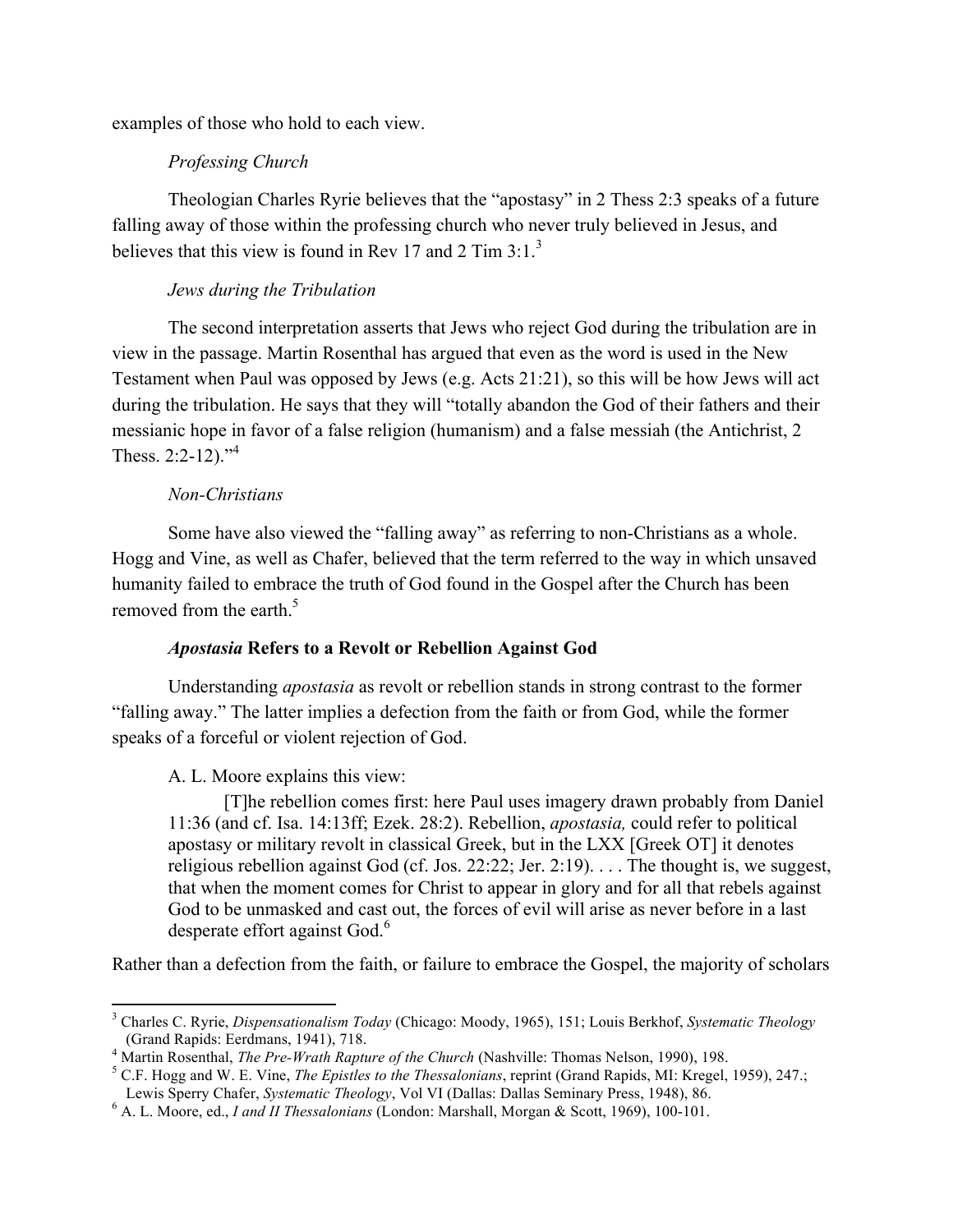probably hold to this option, believing the word expresses deliberate opposition against God and/or His people,<sup>7</sup> and even may be a revolt against public order or government.<sup>8</sup> This disorder would set the stage for the rise of a person who would bring back order, known as the Antichrist.

#### *Apostasia* **as the Rapture**

The final view is certainly held by a minority today but that *apostasy* may refer to the departure of the church has been embraced by a number of scholars, including E. Schuyler English, Stanley Ellisen, Gordon Lewis, and Kenneth Wuest. Since the view is rarely considered an option by commentators, it becomes incumbent upon those who hold such a view to make a vigorous defense. Whether or not *apostasia* may mean rapture does not rely only upon the meaning of the term in Greek, but whether the idea of defection or revolt in the end times is found as an event in Paul's teaching, as well as the likely meaning of the word in the immediate context of the letter to the Thessalonians.

Regarding this first consideration, the nature of the idea of defection or revolt in Paul's teaching, Ellisen captures the likely scenario:

At the risk of being out of step with most commentaries on the subject, may we suggest the greater acceptability of an alternate view: the evidence for a great singular defection from the faith, occurring just prior to the rapture or to the day of the Lord, is really based on questionable ground. In the first reference generally appealed to (1 Tim. 4), Paul does speak of an apostasy from the faith, but not as a unique end-time event. Rather, he described it as a trend or movement that was already present. This he characterized as erroneous doctrine, hypocritical living, and improper legalism. In using the term here, he qualified it with the phrase 'from the faith.' By itself it meant simply 'departure.'

In the second reference to defection, 2 Timothy 3:1ff., Paul does not use the term apostasy, but merely speaks of evil men in general in the latter times. His point here is that evil men will become more and more depraved as the age wears on (2 Timothy 3:13). Thus this passage has no real relation to apostasy from the faith and certain does not warn of some specific final defection that will precede the rapture or introduce the day of the Lord. $9$ 

The remainder of the chapter will be given to the meaning of the technical term *apostasy* and what best meaning fits its usage in 2 Thessalonians 2:3.

# **II. How** *Apostasia* **Has Been Translated**

!!!!!!!!!!!!!!!!!!!!!!!!!!!!!!!!!!!!!!!!!!!!!!!!!!!!!!!!!!!!

Jerome translated the Greek New Testament into Latin in the 4<sup>th</sup> century (the Vulgate). He used the Latin word *discessio*, meaning "departure," for the Greek word *apostasia*. This meaning was continued in the earliest English translations such as the Wycliff Bible (1384), Tyndale

<sup>7</sup> David Williams, *1 & 2 Thessalonians*, New International Bible Commentary Series, vol 12 (Peabody, MA: Hendrickson Publishers, 1992), 124.

<sup>&</sup>lt;sup>8</sup> F.F. Bruce, *1 and 2 Thessalonians*, Word Biblical Commentary (Waco, TX: Word, 1982), 167.<br><sup>9</sup> Stanley Ellison, *A Biography of a Great Planet* (Wheaton, IL: Tyndale, 1975), 121.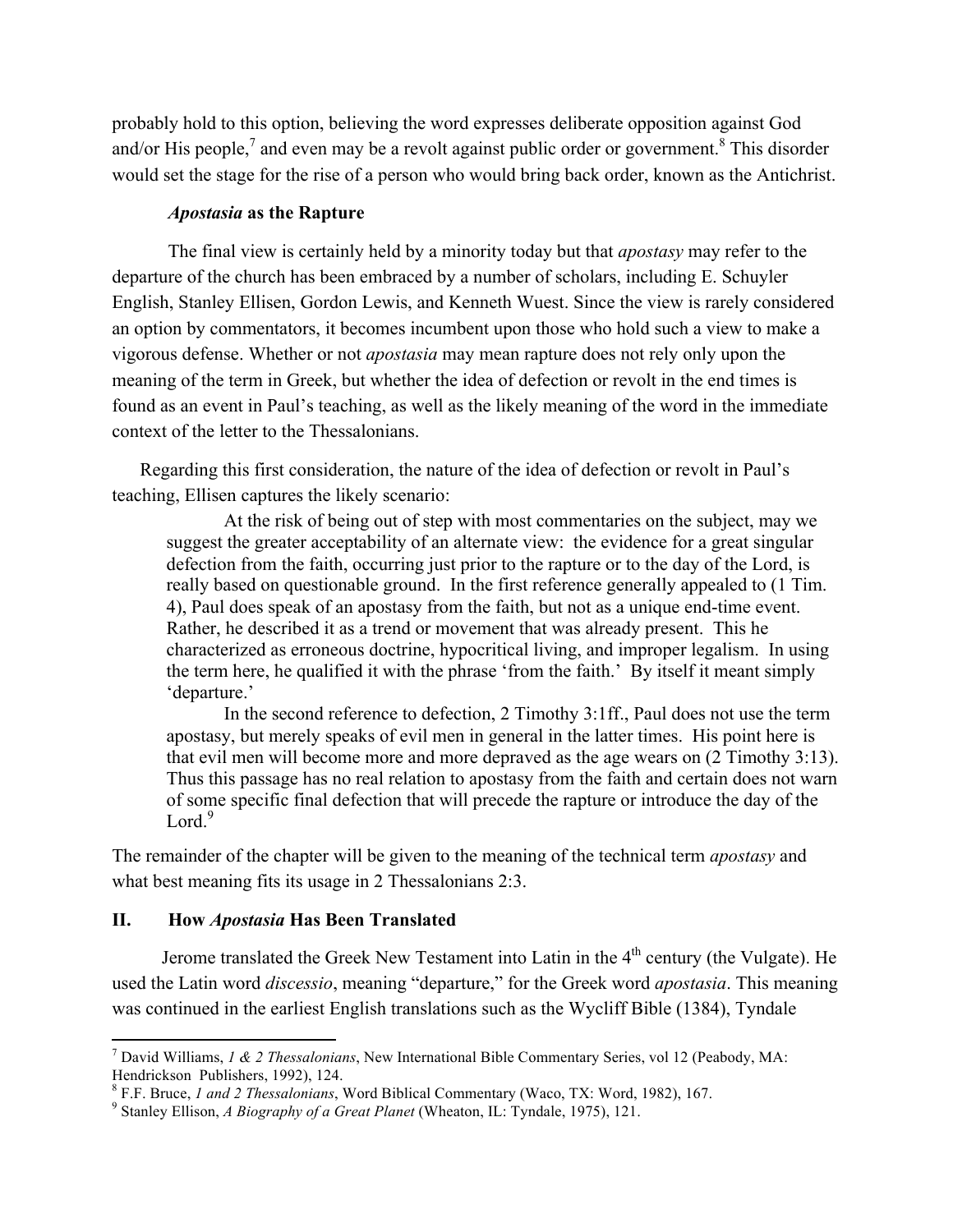Bible (1526), Coverdale Bible (1535), Cranmer Bible (1539), Breeches Bible (1576), Beza Bible (1583), and Geneva Bible (1608). The King James Version deviated from this translation, translating *apostasia as "falling away*." No explanation was given for doing this. Moreover, Theodore Beza transliterated *apostasia* as *apostasy*, rather than translating it. Since the 17th century, the consistent understanding of *apostasia* in modern translations has been rebellion (NIV, NRSV, Goodspeed, RSV, Moffatt, Phillips, Jerusalem Bible, Williams), or falling away (Berkeley, ASV, NKJV).

# **III. Arguments that Favor** *Apostasia* **as the Rapture**

### *The Sense of "Departure" in Classical and Biblical Sources*

The word *apostasia* is regularly translated "rebellion" or "defection" in Greek literature before the time of the writing of the New Testament. In a few cases, however, it does have the sense of "departure." The reason for this difference is the context of the passages. At times, the word does not occur in a context in which the matter of rebellion against authority, or defection from a person, ideology, or religious faith is in view. Rather the noun adheres more closely to the verbal meaning of "depart" or some other spatial sense.<sup>10</sup> The predominant meaning of rebellion and, at times, defection is also found in the Greek Old Testament. One must be careful when deviating from the established meanings in classical and biblical (LXX) writings, yet one must also not be afraid to take the minority meaning with spatial connotation when context warrants. Such may be the case in 2 Thessalonians 2:3.

# *The Use of the Definite Article with apostasia*

One finds the use of the Greek article with *apostasia* in 2 Thess 2:3. Another example of this in 1 Macc 2:15, where defection from the Old Testament faith is generally viewed to be the proper translation of *he apostasia*. "And those who came from the king were compelling the defection in the city of Modein, in order to sacrifice." (1 Macc 2:15). What is the significance of these two instances? Similar to this passage in 1 Maccabees, 2 Thess 2:3 has the article and no qualifiers, such as defection from God, so the context is determinative for the meaning of *apostasia*. In the first two chapters of 1 Maccabees there is a description of the Greek victory of Israel by Alexander the Greek until the time of Antiochus Epiphanes, with the latter king invading Judah and enforcing a desecration of the temple. When one studies the context of 2 Thess 2:13 in the same way, the context speaks of the coming of Christ for the church and the coming man of sin after the restrainer is removed.

# *Idea of Second Coming throughout 1 & 2 Thessalonians*

!!!!!!!!!!!!!!!!!!!!!!!!!!!!!!!!!!!!!!!!!!!!!!!!!!!!!!!!!!!!

Paul is deeply concerned with the coming of Christ for believers. This is clear in that in each chapter of 1 Thessalonians he speaks of Jesus' coming for His people. The apostle in 1

<sup>&</sup>lt;sup>10</sup> Gordon R. Lewis, "Biblical Evidence for Pretribulationism," *Bibliotheca Sacra*, Vol. 125, No. 499 (1968): 218.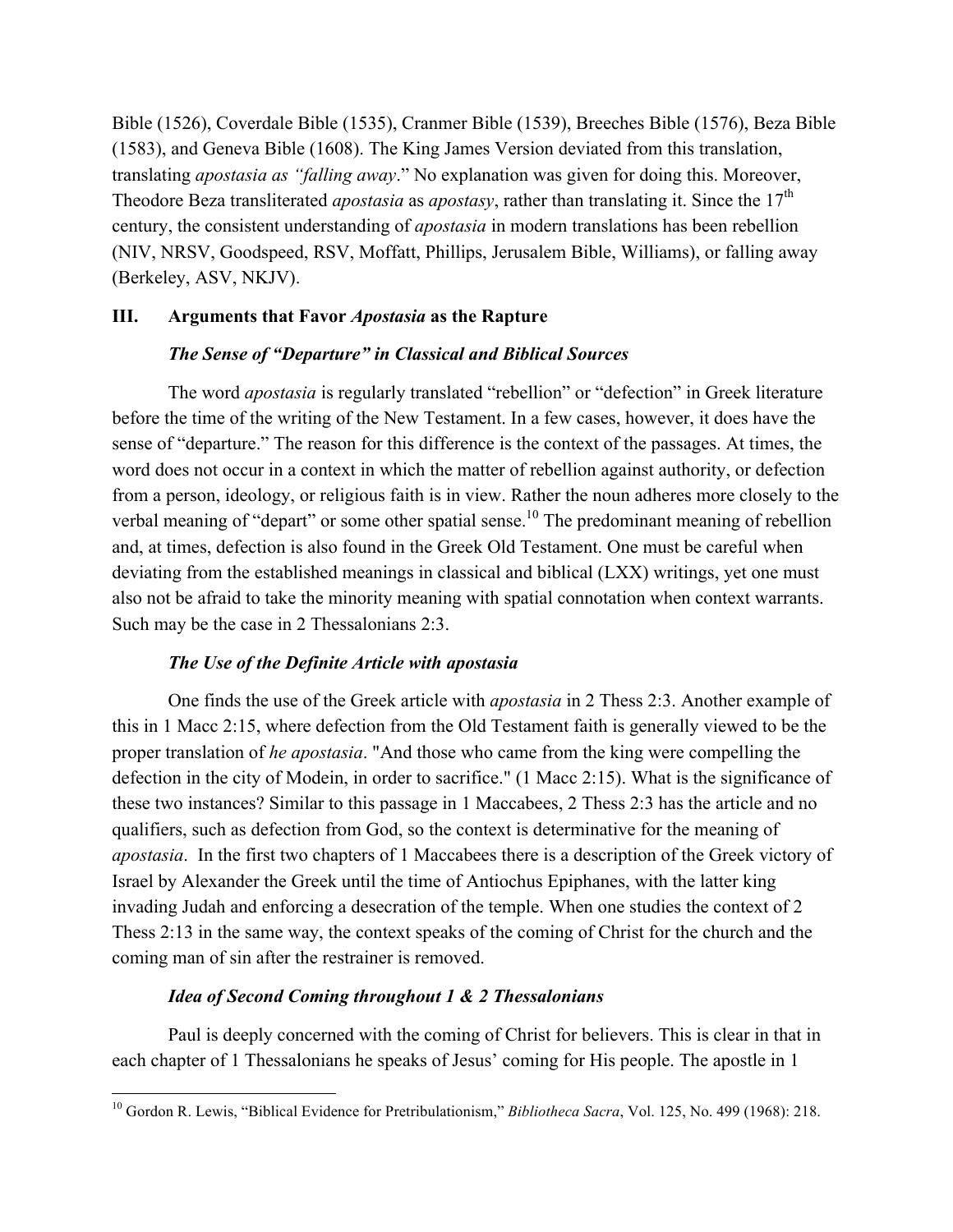Thess 1:9-10a speaks of the rescue from the coming wrath that God's Son would provide for believers. Paul says the Thessalonians give him hope and joy at the coming of Christ (2:19). The pivotal passage on the rapture is in 1 Thess 4:13-17, in which the apostle reveals that the dead would be caught up (from which we get the word "rapture") together with living saints to be with Christ. Chapter 5:1-11 he continues his discussion found in chapter 4. He said that believers, unlike those in the world, would not be caught unready for Christ's coming.

One also finds discussion of the coming of Jesus in 2 Thessalonians. In chapter 2, addressing the false teaching since he left Thessalonica that Christ had already come, he tells the Christians that they need have no anxiety over this teaching.

#### *Contextual Reasons for apostasia to be the Rapture*

What in the context of 2 Thessalonians 2 would lead one to accept that the rapture, rather than defection or rebellion is in view? Let us look at the immediately preceding verses to the reference of an *apostasia*. 2 Thessalonians 2:1-2 reads,

1 Now we request you, brethren, with regard to the coming of our Lord Jesus Christ and our gathering together to Him, 2 that you not be quickly shaken from your composure or be disturbed either by a spirit or a message or a letter as if from us, to the effect that the day of the Lord has come." (2 Th 2:1–2 NAS95)

The purpose of Paul's teaching on the coming of Christ was to comfort the church. Each text in 1 and 2 Thessalonians emphasizes this truth. If *apostasia* carries the sense of "departure," following his words in 2:1, this would add to the comfort and assurance. Moreover, he sought through verse 3 to assuage them of the false notion taught by those false teachers who came to them, that the Day of the Lord had already come. Contrary to this false teaching, the Day of the Lord (a time of judgment) would not come until two events occurred. One is the *apostasia* and the other the rise of the man of sin. Since neither of these two had taken place, they should not believe that the time for God's judgment had arrived.

What makes the most sense in the context, that the Day of the Lord had not come because a rebellion against government or a defection from the faith had not occurred, or that the departure to be with Christ had not occurred? Remember, in 1 Thessalonians 1, the encouragement was that the coming of Christ would rescue believers from the coming wrath. In addition to this, there are at least three more arguments that favor a departure rather than a rebellion/defection in the passage.

First, in passages where a rebellion or defection is in view, the context speaks of the rebellion or defection, but such is not in few in preceding verses in 2 Thessalonians. Rather, as we have seen in a brief review of 1 and 2 Thessalonians, the coming of Christ is in view: "Now we request you, brethren, with regard to the coming of our Lord Jesus Christ and our gathering together to Him," (2 Th 2:1 NAS95). Since the subject of the passage, then, is the coming of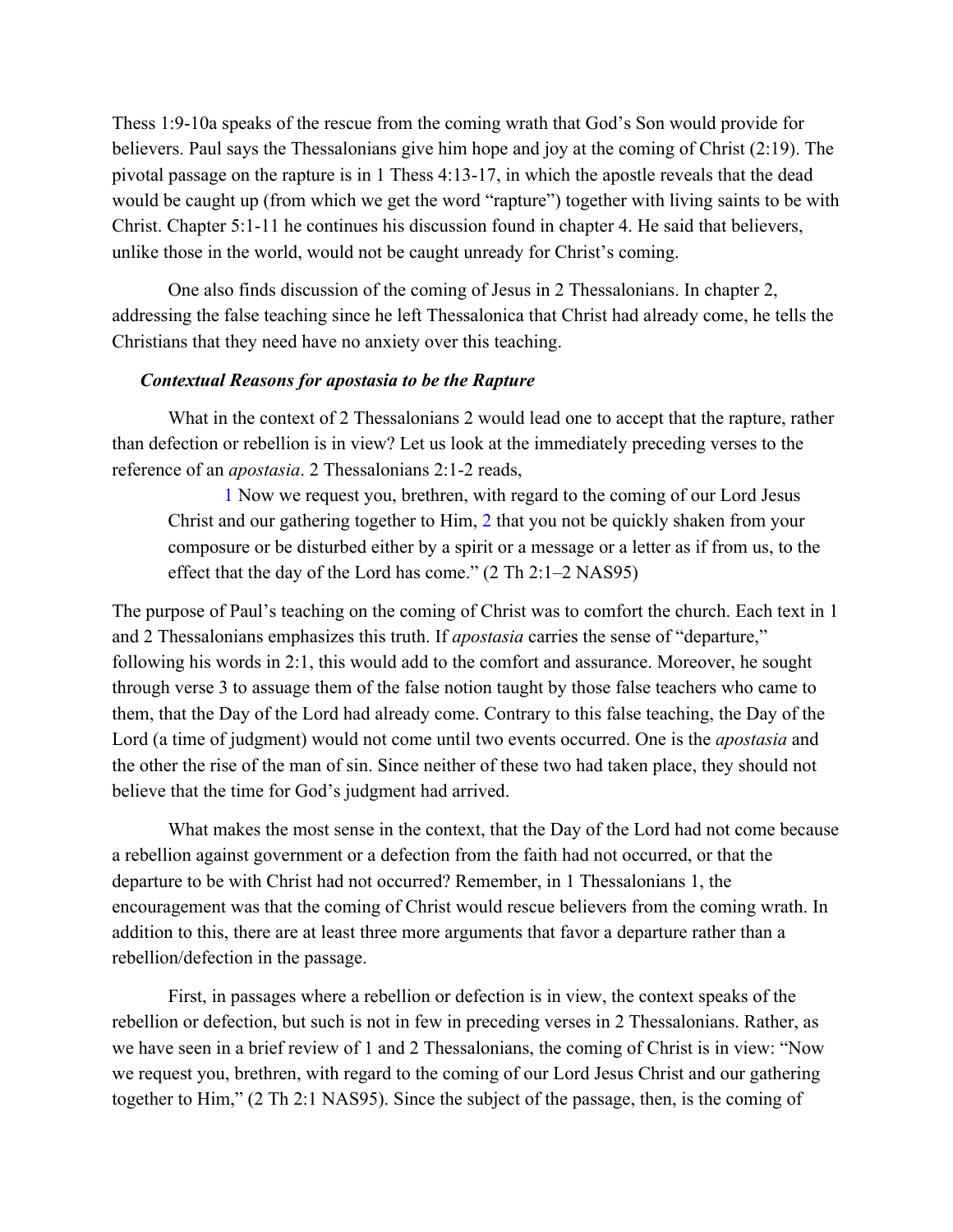Christ, and nothing in this passage, or any other to my knowledge, has discussion of a rebellion against government or defection from Christianity as being a prerequisite for Christ's coming, the most natural understanding of *apostasia* would be a spatial departure in concert with 1 Thess 4. Certainly Matthew 24 speaks of many being led to follow the Antichrist (Mt 24:5), but there is nothing about true believers following false Christs as an indication of Christ's coming. Moreover, the events of Matthew 24 refer to the coming of Christ in judgment, not salvation, and relate to the time of the Tribulation and afterwards. A statement of false teachers in the church is given in Acts 20, but again, these to not concern the man of sin.

Second, the word *apostasia* has the unusual article occurring with it, signifying that a specific event is in view, and one that is known to the readers. The only event that fits with this special sense would seem to be in 2 Thess 2:1 and the former teaching of Paul in 1 Thessalonians, particular chaps 4-5. This would favor also a rapture perspective.

Last of all, is the use of "restrainer" in verses 6-7. What is Paul speaking of when he mentions a "restrainer" that keeps the man of sin from arising (note that the restrainer does not impact the *apostasia*)? The term *apostasia* and the rise of the man of sin are probably not the same event in verse 3, and the contrast of the restrainer and the man of sin lend support to *apostasia* being a departure. Verses 6 and 7 seem to be parallel of *apostasia* and man of sin. Generally the restrainer in verses 6 and 7 has been taken to be a reference to the Holy Spirit or to the church (though some have seen this a reference to government). What is interesting is that the idea of restrainer is expressed in both a personal and impersonal sense. The text reads, "6 And you know what restrains him now, so that in his time he will be revealed. 7 For the mystery of lawlessness is already at work; only he who now restrains will do so until he is taken out of the way." (2 Th 2:6–7 NAS95). So there is a "what" that restrains and a "who" that restrains. *What* is it that keeps the man of sin from arising, and *who* keeps him from arising. I believe it is reasonable to conclude that the presence of the church restrains him and the presence of the work of the Holy Spirit in the church restrains him. When the antichrist comes to power, God's redeemed will no longer be present, and as the Holy Spirit came upon the church in Acts 2, He leaves with the church in 2 Thessalonians  $2<sup>11</sup>$ 

#### **IV. Interaction With Those Who Reject the Rapture View**

!!!!!!!!!!!!!!!!!!!!!!!!!!!!!!!!!!!!!!!!!!!!!!!!!!!!!!!!!!!!

The claim is made that *apostasia* never speaks of a departure in Greek literature, specifically the New Testament. I have already dealt with this earlier in the chapter, and in much more depth elsewhere.12 A person who has probably an important critque against *apostasia* being the rapture is Robert Gundry. His arguments have even convinced a stalwart pre-tribulationist

 $11$  This speaks only of the Holy Spirit in his specific work in the church, not of His omnipresence, nor of His other works that preceded the origin of the church and during the tribulation.

<sup>&</sup>lt;sup>12</sup> See Thomas Ice and Timothy Demy, eds., When the Trumpet Sounds: Today's Foremost Authorities Speak Out on *End-Time Controversy* (Eugene, OR: Harvest House, 1995), pp. 291-294.